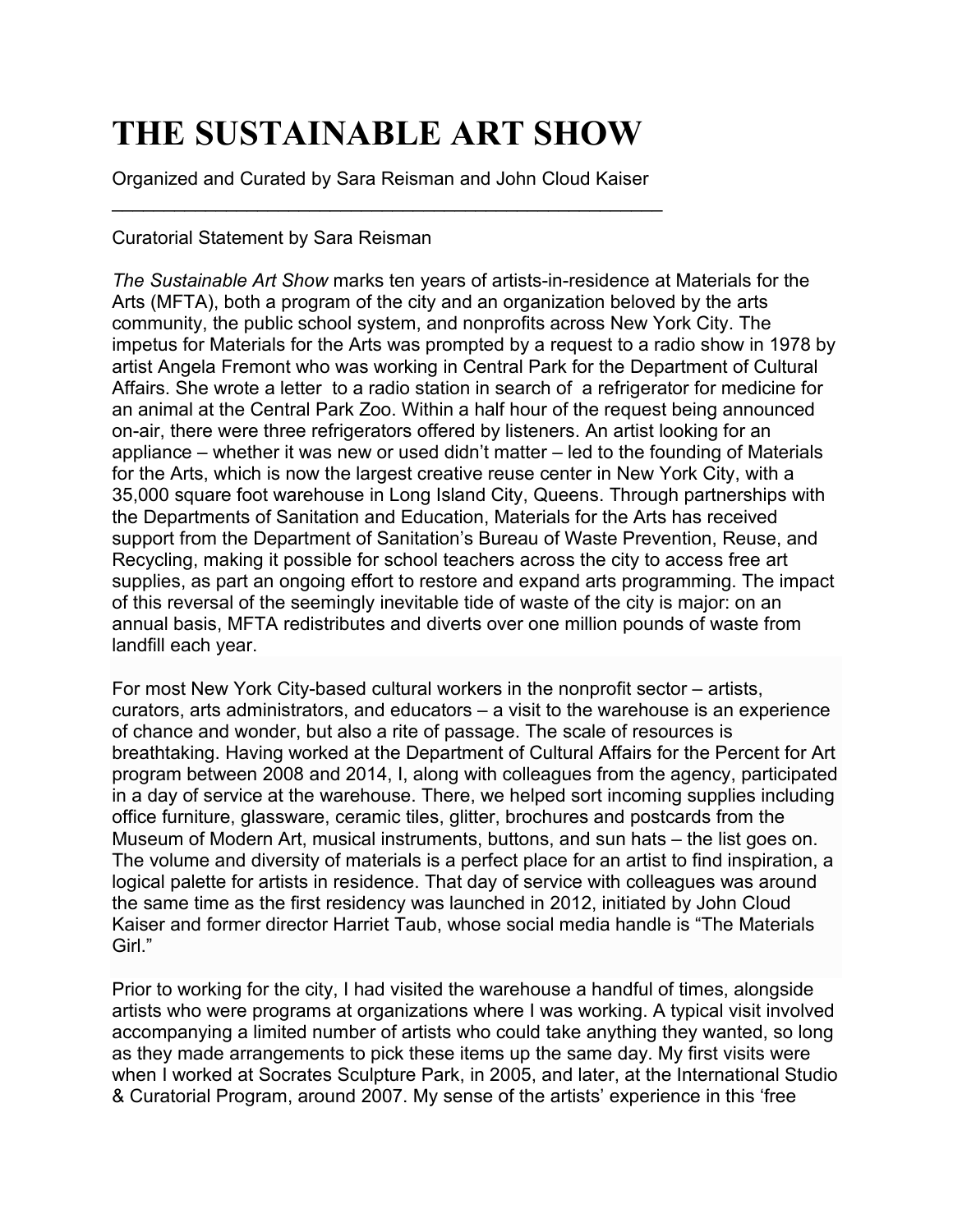store' was that it was liberating but also one of slight anxiety that they might miss out on some component that could end up being critical to their work. The first time I visited an artist-in-residence was during a studio visit in 2016 with Jean Shin. The unfettered access to donated goods introduced Shin to a slightly different way of working. Typically, her sculptural projects involve gathering like objects—for example, in the past she has worked with keys, trophies, clothing, and plates—within the framework of a community whose members are asked to contribute specific items, which Shin has then assembled into large scale installations. The solicitation of these offerings means her process often relies on a local, community-based supply chain. At MFTA, the constant influx of new donations made for an especially prolific phase, one where the outreach to community members for a specific type of object was already done. *Spring Collection* (2016) captured the chance beauty of remnants left behind in the manufacturing of handbags. The outer edges of the leather she found revealed the original hide of the animal skin. *Spring Collection* built on earlier projects like *Alterations* (1999), *Cut Outs* and *Suspended Seams* (both 2004), which involved assembling formal compositions from the offcuts of altered trousers and blue jeans, and fabric cut from the clothes of museum employees. On view in *The Sustainable Art Show,* Shin's installation is an early work that speaks to museum archival and documentation practices. *Projections* (2018) is a vertical installation of a cascade of 35 mm slides documenting exhibitions that were discarded by the Metropolitan Museum in a donation to MFTA. The volumetric scale of this sculptural installation compared to Barak Chamo's two NFT (non-fungible token) installations shows how radically technology has changed in just the decade that the residency has been underway. And yet Chamo's NFT's, especially *Apocryphal Visions 2* (2022), digitally render and archive the detritus of news media found online into a composite, echoing Shin's impulse to catalog physical objects, in the most virtual of forms.

One tendency found in *The Sustainable Art Show* is to transform waste material into organic structures. Michael Kelly Williams, Juan Hinojosa, Lina Puerta, and Annalisa Iadicicco have all made work that speaks to nature. Towards the entrance to the gallery is Williams' *Star Burst I* (2022), which is, for the artist, uncharacteristically plant-like, lighter in form than is typical in Williams' densely structured assemblages that often bring together seemingly unrelated objects into configurations that feel suddenly logical and familiar: a violin with a rake, or a crutch with musical embellishments like a cymbal and bells. With the spindliest of leaves, Williams still makes an oblique reference to musical instruments that often figure into his sculptures and two-dimensional work, using piano wire for some of the lines of the sculpture. Puerta's contribution to the exhibition is organic but rather than the botanical plants oozing from the wall that she is known for, *Galaxy 25* (2018), a composition of found insect wings, feather, lace, and sequined fabric, appears to come from a cooler, less tropical clime: a geode embedded in the white surface of a glacier, or maybe the depths of the sea. Annalisa Iadicicco's *Stop and Smell the Flowers #5* (2022) is an oversized flower constructed from colorful stainless steel scraps, a garden hose, vinyl, copper wires, beads, metal, wood, electrical wire and a lightbulb, imbuing her artwork with use value as a light fixture, as if to return some of the materials found in the MFTA warehouse to their original use as household objects.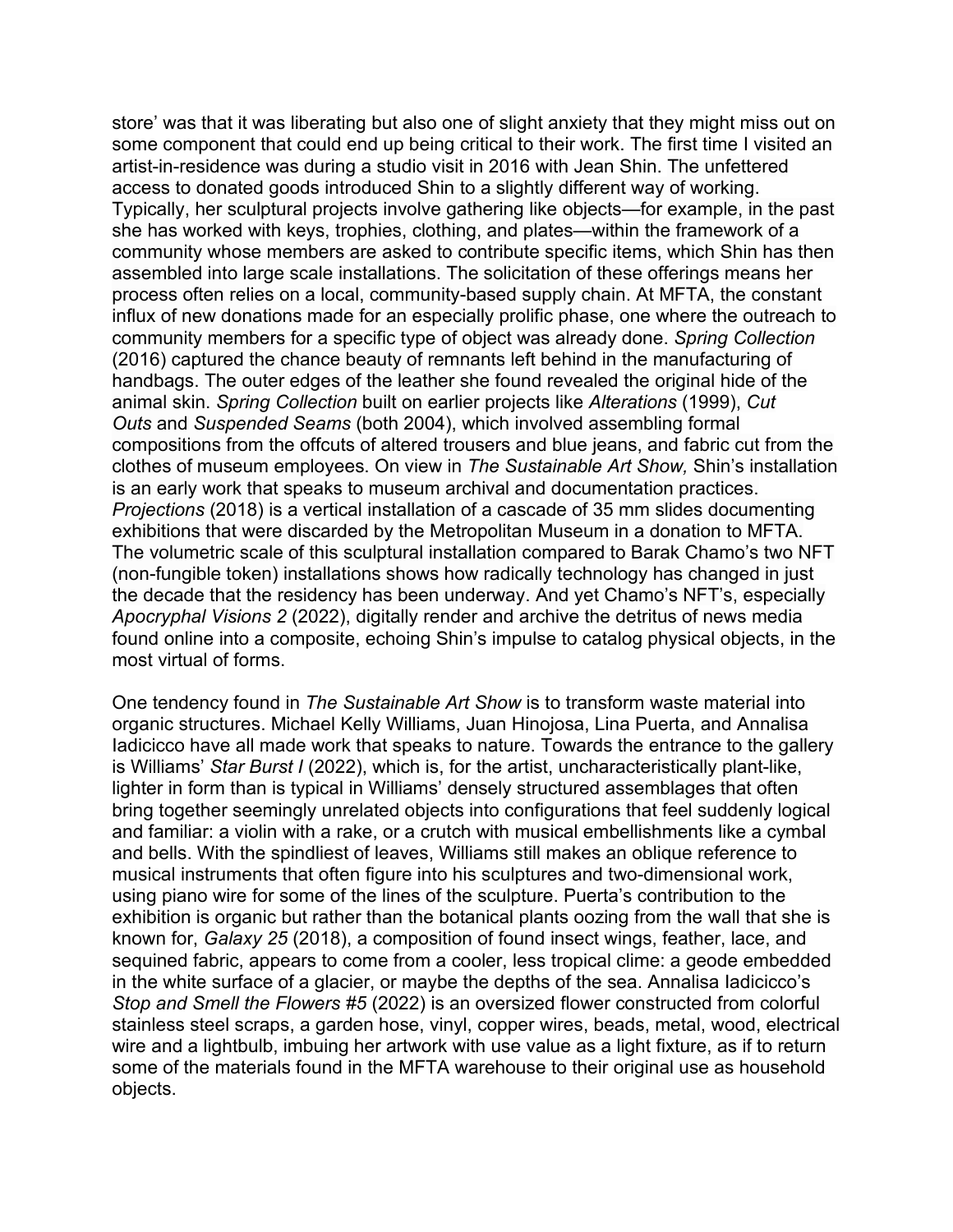A logical approach to the glut of material is collage. Williams, Puerta, and Iadicicco assemble materials into three dimensions, whereas Juan Hinojosa's two-dimensional works titled *Free Falling* (2015) and *Mondays* (2021) flatten disparate visual information, like ticket stubs, a black and white photograph, a scratched off lotto ticket, and bits of geometric abstract patterns, playfully suggesting symmetry where it doesn't exist. Andrea Burgay cites John Dewey's notion that "we occupy a space of our own creation – a collage compounded of bits and pieces of actuality arranged into a design determined by our internal perceptions, our hopes, our fears, our memories, and our anticipations." Using collage to envision alternate realities, Burgay's painterly abstractions – like *Circle Game* (2018) – are embedded with forms both familiar and strange. Circles and triangles dissipate into vertical strips of paper, with the illusion of depth and shadow, like an internal code. If the internal code is represented by abstraction, then perhaps the external world is rendered more realistically. Tijay Mohammed's *Jamila* (2022) is layered with paper scraps on cardboard, depicting a woman with beaded, braided hair playing a trumpet, set against the landscape of a map. The flesh of Jamila's face and arms are flecked with the text from the pages of a book Mohammed has cut and pasted in place of her skin – another version of the internal code, a different take on constructing a subject's identity.

An alternate path to abstraction can be found in the folded forms of Ben Pederson's *Family Portrait* (2017), a flock of origami birds gathered in the back of the gallery, in a pattern of gold, green, red, and yellow against a black wall accent wall. His process often transforms scrappy household objects into artworks. Here, in *The Sustainable Art Show, Family Portrait* reverses that: the carefully creased paper of the origami birds is actually made from traditional art supplies like wood, cardboard, foam core, epoxy, clay and several kinds of paint.

However intentional we are about wasting not, life in a city is to co-exist with the flow of waste material. Bernard Klevickas' sculptural assemblage *Emergence* (2010) creates a gem from the riveted corners and edges of black, plastic takeout containers, one of the more ubiquitous objects that makes its way into the waste stream. The geometry of the negative spaces within this artwork is as seductive as the corners of square containers and the curves of the quartered, round vessels used to carry takeout food on a stunning scale. Similarly brutal, Skip LaPlante turns household objects into mobiles that maintain their familiarity – belt buckles dangle from a colander – while conjuring a sense of play. LaPlante's second work in the exhibition, *The Bitter End* (2020) is a black metal grid strung with curving straps of brass. What if these objects embodied spirits? How would they arrange themselves and how would they move? Vadis Turner also refers to the grid, draped like a flag on a white background, titled *Leather Grid with Cinders Study*  (2020). Her work synthesizes elements of painting with minimalist sculpture that formally conjures ruins, with frequent associations with grids, that are contracted, twisted, and, like *Leather Grid,* move away from the flatness of two-dimensions and the wall. The formal ambiguity of Turner's work can also be read as a hybrid between painting and sculpture, two- and three- dimensions. This straddling of mediums and dimensionality is apparent in *within without* (2021) by Whitney Oldenburg. A composite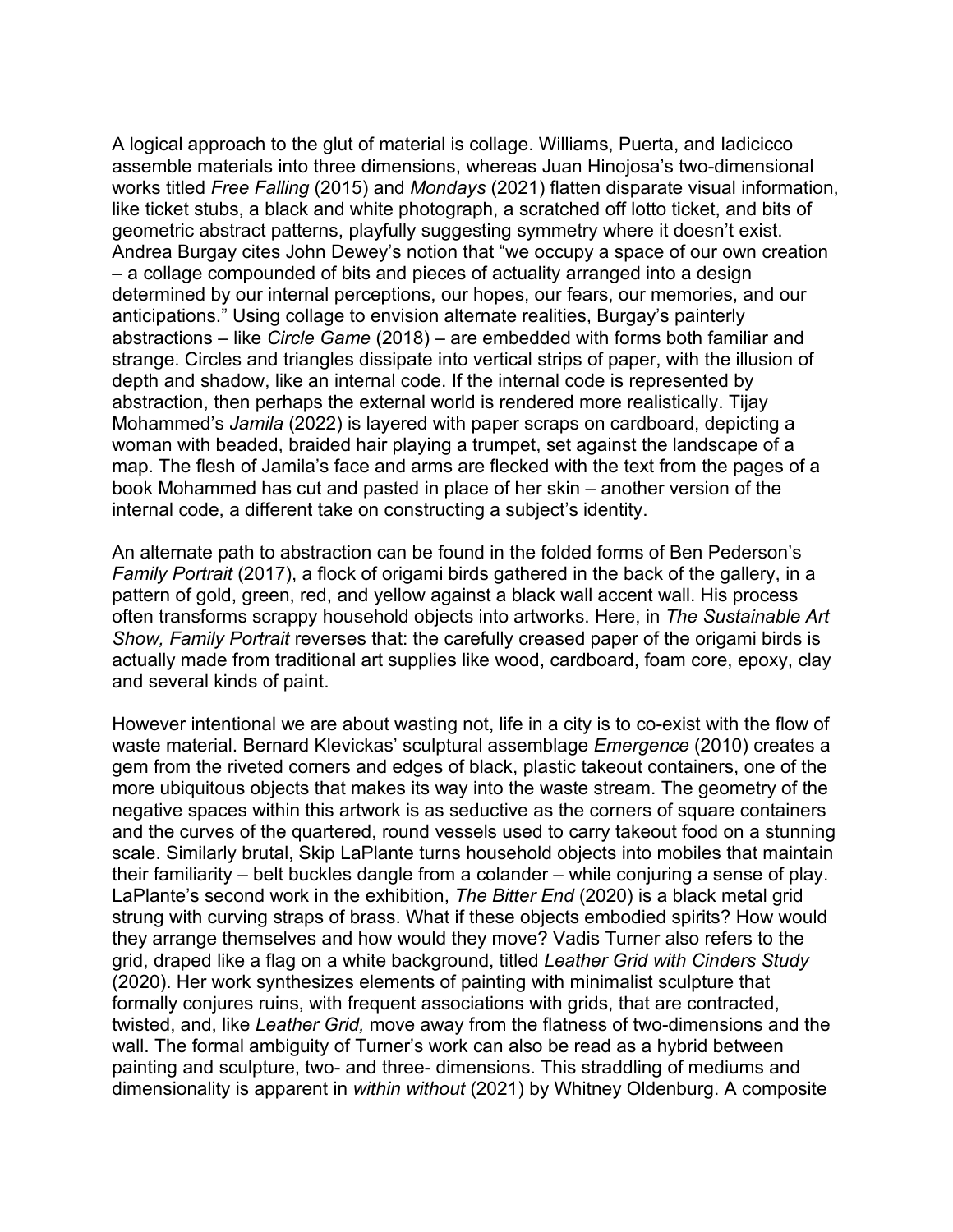of sand, clay, rock, personal belongings, and remnants of her past work, Oldenburg examines the effects that humans and objects have on one another, with a specific interest in the balance between control and excess. *within without* is imprinted with physical, bodily gestures, produced by the gauging of fingers and hands, layered with black, grey, beige, white, and a blue orifice at the center, signaling Oldenburg's fascination with the tension between desire and discomfort.

Referencing themes of overconsumption, economics, and human insatiability, Elisa Insua uses found, discarded materials to make abstract sculptures. *Circumscribed Movement* (2021) is a photographic print of an intricate maze that maps a Pac-Man video game board. A string of gold beads lines the maze's pathways that are packed with household electronic objects, some obsolete, others potentially still useful: computer mice, remote controls, cassette tapes, electrical adapters, a power strip, and batteries. Insua's use of accumulated objects closes a conceptual loop in dialogue with the work of Jean Shin and Barak Chamo, making logical connections between waste and technological obsolescence. How do the cycles of technology's advances, and the resultant output of refuse, shape our understanding of humanity?

One way that technology has affected our sense of humanity is through its impact on representation, and more specifically, cultural identity. Five artists with distinct practices - Roberto Visani, Sol'Sax, Dianne Smith, Dario Mohr, and Yazmany Arboleda – engage with representation through portraiture, historical research, and community engagement. Yazmany Arboleda's work *Parable of the Sower* (2022) is named after Octavia Butler's 1993 apocalyptic science fiction novel. The artwork is a wooden case bearing an intricately beaded reproduction of the book cover's artwork, a woman in a red dress. Inside the wooden case is the actual book. Both the artwork and Arboleda's practice draw inspiration from the narrative arc of Butler's novel, about a woman and her family who, in the year 2024, live in the last safe neighborhood in Los Angeles when their home is destroyed by fire, forcing the family out of their home to contend with economic and climate crises. The protagonist's hyperempathy imbues her with a sensitivity to the pain of others. Arboleda's broader artistic practice is similarly concerned with the collective, motivated by a commitment to activate communities through collaborative, large-scale art projects that build connections across cultural, economic, and political barriers. Also concerned with shared experience, Dario Mohr often reworks previously completed projects, embedding them with both found and personally nostalgic objects to make space for sanctuary for those who encounter the work. Mohr's *Keep Ya Head Up* (2021), is memorial to two rising American rappers who were shot in devastating instances of gun violence: Tupac Shakur and Nipsey Hussle. Illuminated from below with votive candles, the portraits serve to commemorate the lives and artistry of these two men.

Like Mohr, Roberto Visani, Sol'Sax, and Dianne Smith channel the complexity of the current political moment, one that continues to reveal the ongoing historical omissions and inequities of American culture, especially in the social framework of the United States. Smith's work spans a broad practice that involves twisting, knotting, and tying discarded materials to create abstract forms that become part of her performances, both